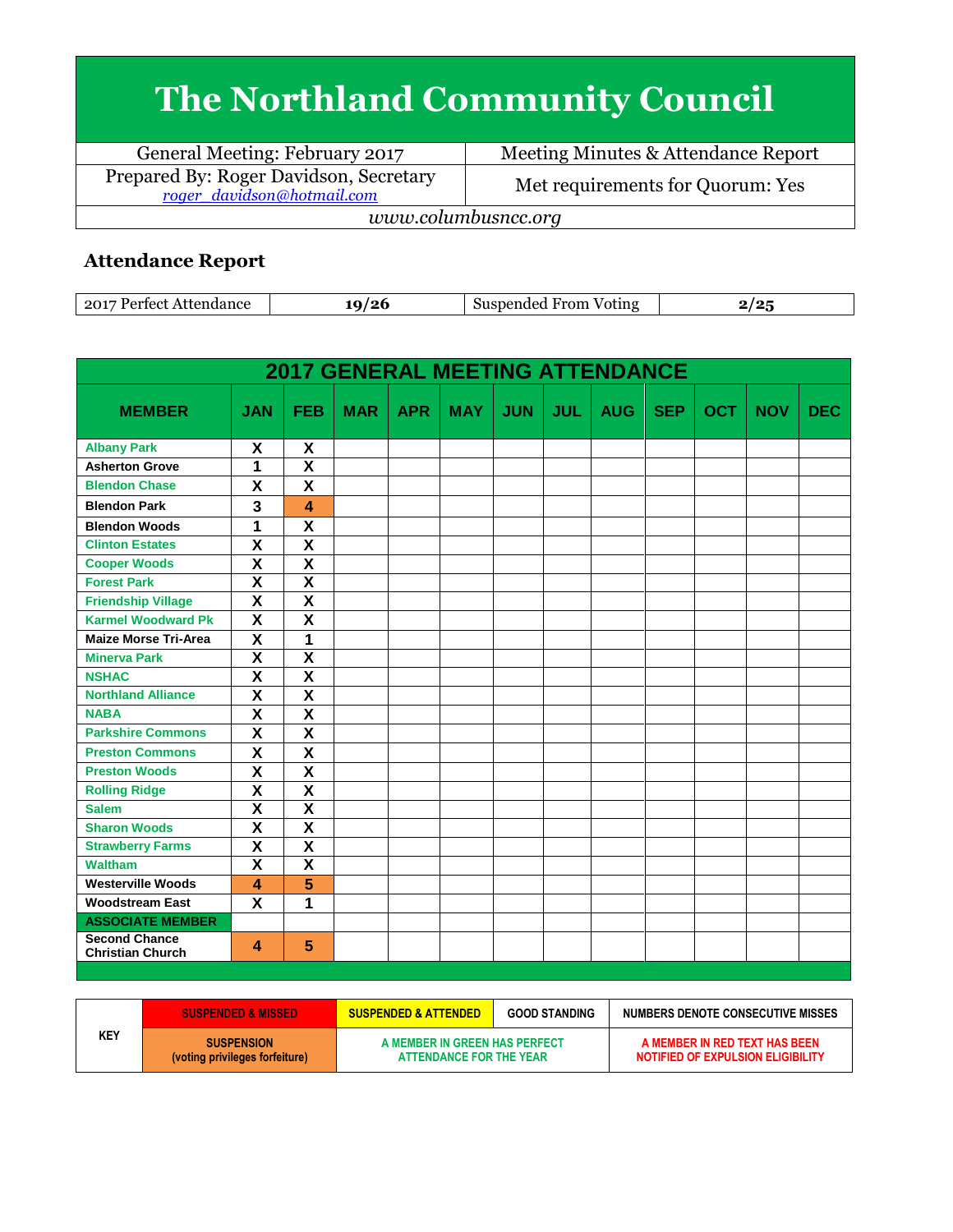## **Meeting Minutes**

|                                                                                                  | Meeting Called to Order: 7:03 PM<br>$\bullet$                                                                                                                                                                                                                                                                                                                                                                                                                                                                                                                                                                                                                                                                                                                                                                                                                                                                                                                                                                                                                 |
|--------------------------------------------------------------------------------------------------|---------------------------------------------------------------------------------------------------------------------------------------------------------------------------------------------------------------------------------------------------------------------------------------------------------------------------------------------------------------------------------------------------------------------------------------------------------------------------------------------------------------------------------------------------------------------------------------------------------------------------------------------------------------------------------------------------------------------------------------------------------------------------------------------------------------------------------------------------------------------------------------------------------------------------------------------------------------------------------------------------------------------------------------------------------------|
| <b>Roll Call</b>                                                                                 | Roll was taken. See above chart for details.<br>$\bullet$                                                                                                                                                                                                                                                                                                                                                                                                                                                                                                                                                                                                                                                                                                                                                                                                                                                                                                                                                                                                     |
|                                                                                                  | <b>Liaison Reports</b>                                                                                                                                                                                                                                                                                                                                                                                                                                                                                                                                                                                                                                                                                                                                                                                                                                                                                                                                                                                                                                        |
| <b>Columbus Fire Department</b><br>Station 24                                                    | No report<br>$\bullet$                                                                                                                                                                                                                                                                                                                                                                                                                                                                                                                                                                                                                                                                                                                                                                                                                                                                                                                                                                                                                                        |
| <b>Columbus Police Department</b><br>Officer Scott Clinger<br><b>CRT Officer Demetris Ortega</b> | Several complaints on Tamarack and Morse Road regarding<br>$\bullet$<br>3C Carry Out from several different residents, there's a lot of<br>homeless, open drinking alongside of building and other<br>issues. Currently working on this issue.<br>We talked about adding violence to the nuisance law, but it<br>$\bullet$<br>died in the State House. David Leland is going to try to get it<br>started again, if nothing else, Bill Sperlazza could change<br>some of the wording to get more support from those<br>opposed.<br>Third Tuesday of March $(21st)$ 7:00 PM is the quarterly<br>$\bullet$<br>meeting of Block Watch Coordinators at 1120 Morse Road,<br>we have changed meeting schedule to quarterly to see if that<br>works better.<br>KGILBERT - Checking RAID Online<br>$\bullet$<br>(https://communitycrimemap.com/) and in our particular<br>area, it's been quiet, thanks to the hotel ordinance legislation<br>and efforts of Officers Scott and Larry.<br><b>EREMY</b> – Situation at Tamarack Circle, about 4 or 5 years<br>$\bullet$ |
|                                                                                                  | ago that it was a constant problem, but hasn't heard<br>anything in a while.<br><b>BLOGAN</b> – Any information regarding situation with Bob<br>$\bullet$<br>Seed? ANSWER - No updates, just heard about it, will let<br>you know if they hear anything.                                                                                                                                                                                                                                                                                                                                                                                                                                                                                                                                                                                                                                                                                                                                                                                                      |
| <b>City Attorney's Office</b><br>presented by Dick Graham                                        | On February 21st, the owners of Sequoia pool will appear<br>$\bullet$<br>before Judge Hawkins for the hearing on contempt charges<br>regarding the court order to fill in the pool.<br>Regarding 5871 Forest Hills Blvd, there was an injunction<br>$\bullet$<br>hearing yesterday, the court found the property to be a<br>nuisance and an injunction was issued against the owner of<br>the property. Compliance hearing is set before Judge<br>Hawkins on March 6th.                                                                                                                                                                                                                                                                                                                                                                                                                                                                                                                                                                                       |
| <b>City of Columbus Community Liaison</b><br>Dick Graham                                         | Performing study on the digital speed lights, Dick will keep<br>$\bullet$<br>track on it.<br>Still seeing semi-trucks parked along 161 and Morse Road,<br>trying to come up with a solution. Don't particularly want to<br>cite the owners.<br>Bruce Black wanted Northland civics to please consider<br>$\bullet$<br>applying for Neighborhood Pride.<br><b>KGILBERT</b> – Going to publish in their civic newsletter<br>$\bullet$<br>about how to report potholes.<br><b>RCASHMAN</b> – Wondering if city was going to monitor and<br>$\bullet$<br>keep up with the Ulry Road truck traffic and the mud that<br>they are tracking onto road from construction site.                                                                                                                                                                                                                                                                                                                                                                                         |
| <b>FACT &amp; Consider Biking</b><br>David Roseman                                               | COTA NEXTGEN is having open houses regarding future<br>$\bullet$<br>route changes, closest location will be on February 16th 6:00<br>- 7:00 PM at Worthington Municipal Building, 6550 North<br>High Street.<br>Bus Rapid Transit Center construction is underway on<br>٠<br>Cleveland south of 161.<br>April 8th through the 15th is <b>Earth Week</b> this year.<br><b>Branch Out Columbus</b> will be giving out trees again this<br>year, keep your eyes open for that.<br>Metro Parks acquired Shaffer Properties north east of Little                                                                                                                                                                                                                                                                                                                                                                                                                                                                                                                   |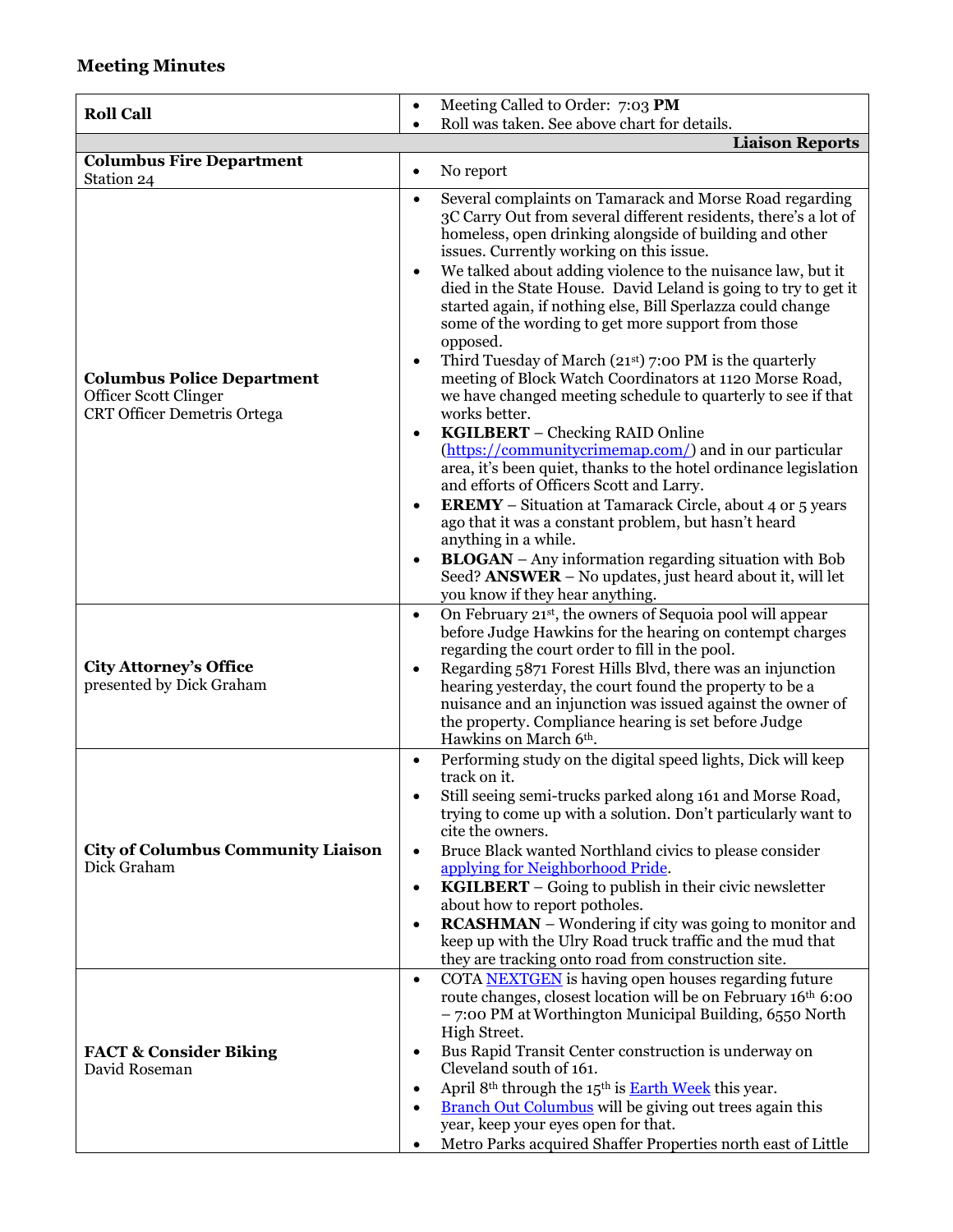|                                                                                               |           | Turtle.                                                                                                    |  |  |  |
|-----------------------------------------------------------------------------------------------|-----------|------------------------------------------------------------------------------------------------------------|--|--|--|
|                                                                                               | $\bullet$ | Regarding OLAC (Olentangy-Alum Creek Connector), city                                                      |  |  |  |
|                                                                                               |           | council spent money on further design and are going to build                                               |  |  |  |
|                                                                                               |           | new trail connecting Alum Creek to Cleveland Ave. It should                                                |  |  |  |
|                                                                                               |           | be constructed sometime this summer.                                                                       |  |  |  |
|                                                                                               | ٠         | <b>BLOGAN</b> – Potential issues with new potential bus stops                                              |  |  |  |
|                                                                                               |           | along 161 and lack of area for riders to wait for bus at the                                               |  |  |  |
|                                                                                               |           | new stops on 161 along the sloped berm. EREMY - Will                                                       |  |  |  |
|                                                                                               |           | address issues with them.                                                                                  |  |  |  |
|                                                                                               | $\bullet$ | <b>DCOOPER</b> - COTA is on the agenda for the NABA meeting                                                |  |  |  |
|                                                                                               |           | on February 15th at 11:00 AM at the Huntington Building.                                                   |  |  |  |
|                                                                                               | $\bullet$ | At the start of the New Year, all Columbus Public Libraries                                                |  |  |  |
|                                                                                               |           | went fines free (up to 35 days overdue).                                                                   |  |  |  |
|                                                                                               | $\bullet$ | All but 2 express branches are now open on Sunday.                                                         |  |  |  |
|                                                                                               | $\bullet$ | On 9:30 AM Wednesdays at Karl Road Branch offer free                                                       |  |  |  |
|                                                                                               |           | computer classes, in addition to other courses. It consists of                                             |  |  |  |
| <b>Columbus Public Library Liaison</b>                                                        |           | three class courses with the 4 <sup>th</sup> being a rotating topic.                                       |  |  |  |
| Keith Hanson (Karl Road Branch Manager)                                                       | $\bullet$ | We are hosting a special event on February 27th at 10:00 AM                                                |  |  |  |
|                                                                                               |           | in the Main Library Auditorium to celebrate the                                                            |  |  |  |
|                                                                                               |           | accomplishments of the Columbus African-American<br>Historical collection. This year's event will focus on |  |  |  |
|                                                                                               |           | showcasing former Mayor Michael Coleman's collection and                                                   |  |  |  |
|                                                                                               |           | celebrating the completion of our Humanities Council grant                                                 |  |  |  |
|                                                                                               |           | in 2016.                                                                                                   |  |  |  |
|                                                                                               | $\bullet$ | Tentatively elected a co-chair to server with Trevor, Jenny                                                |  |  |  |
|                                                                                               |           | Lin, who recently was installed as chairwoman of the                                                       |  |  |  |
|                                                                                               |           | Northland Alliance.                                                                                        |  |  |  |
|                                                                                               |           | Meetings are on the 4 <sup>th</sup> Thursday of the month at 6:00 PM at                                    |  |  |  |
|                                                                                               |           | the new Kroger on Morse Road.                                                                              |  |  |  |
| <b>Northside Health Advisory</b>                                                              | $\bullet$ | Columbus Food Action Plan will be the main discussion for                                                  |  |  |  |
| <b>Trevor Secord</b>                                                                          |           | the upcoming meetings.                                                                                     |  |  |  |
|                                                                                               | $\bullet$ | <b>QUESTION</b> – Will the report be updated to include loosing                                            |  |  |  |
|                                                                                               |           | Giant Eagle and Meijer? ANSWER - Not sure if they will,                                                    |  |  |  |
|                                                                                               |           | not sure what the city plans to do about that.                                                             |  |  |  |
|                                                                                               | $\bullet$ | <b>EREMY</b> – Just a reminder, the Y is really a great facility                                           |  |  |  |
|                                                                                               |           | and dues have gone down, please let your associations know                                                 |  |  |  |
|                                                                                               |           | and try to support them.                                                                                   |  |  |  |
| <b>Selected Discussions</b><br><b>QUESTION</b> – There is a growing concern regarding lack of |           |                                                                                                            |  |  |  |
|                                                                                               | $\bullet$ | grocery shopping due to store closing(s), is there anything                                                |  |  |  |
|                                                                                               |           | being done to try and get them to stay? <b>EREMY</b> - We have                                             |  |  |  |
|                                                                                               |           | tried to reach out, but these corporations do not consult with                                             |  |  |  |
|                                                                                               |           | Northland or the city regarding these types of decisions to                                                |  |  |  |
| <b>Round Table Discussion</b>                                                                 |           | close the stores. We have tried to reach out for assistance                                                |  |  |  |
|                                                                                               |           | with City leaders and development. Also, there is a chain                                                  |  |  |  |
|                                                                                               |           | called Lidl that is looking for sites in Columbus.                                                         |  |  |  |
|                                                                                               | ٠         | Aspen Fitness is going into the old Kroger store on 161 /                                                  |  |  |  |
|                                                                                               |           | Cleveland Road (Columbus Square Shopping Center).                                                          |  |  |  |
|                                                                                               |           | <b>NCC Officer Reports</b>                                                                                 |  |  |  |
| <b>Treasurer</b><br>Felix Quachey                                                             | $\bullet$ | Report as distributed.                                                                                     |  |  |  |
| <b>Secretary</b>                                                                              |           |                                                                                                            |  |  |  |
| Roger Davidson                                                                                | $\bullet$ | No report                                                                                                  |  |  |  |
|                                                                                               | $\bullet$ | Ruth Parise has volunteered to help with the NCC Rummage                                                   |  |  |  |
| <b>Vice President</b><br>Alicia Ward                                                          |           | sale, if you have any interest in helping or questions, please                                             |  |  |  |
|                                                                                               |           | email Ruth at Ruth.A.Parise@chase.com or Alicia at                                                         |  |  |  |
|                                                                                               |           | mrsaward@yahoo.com.                                                                                        |  |  |  |
| <b>President</b>                                                                              | $\bullet$ | National Church Residence is working on new project as                                                     |  |  |  |
| <b>Emmanuel Remy</b>                                                                          |           | they were unable to make the project work on 161 in front of                                               |  |  |  |
|                                                                                               |           | their existing location, DCOOPER – They are on NABA<br>agenda for the February 15 <sup>th</sup> meeting.   |  |  |  |
|                                                                                               |           |                                                                                                            |  |  |  |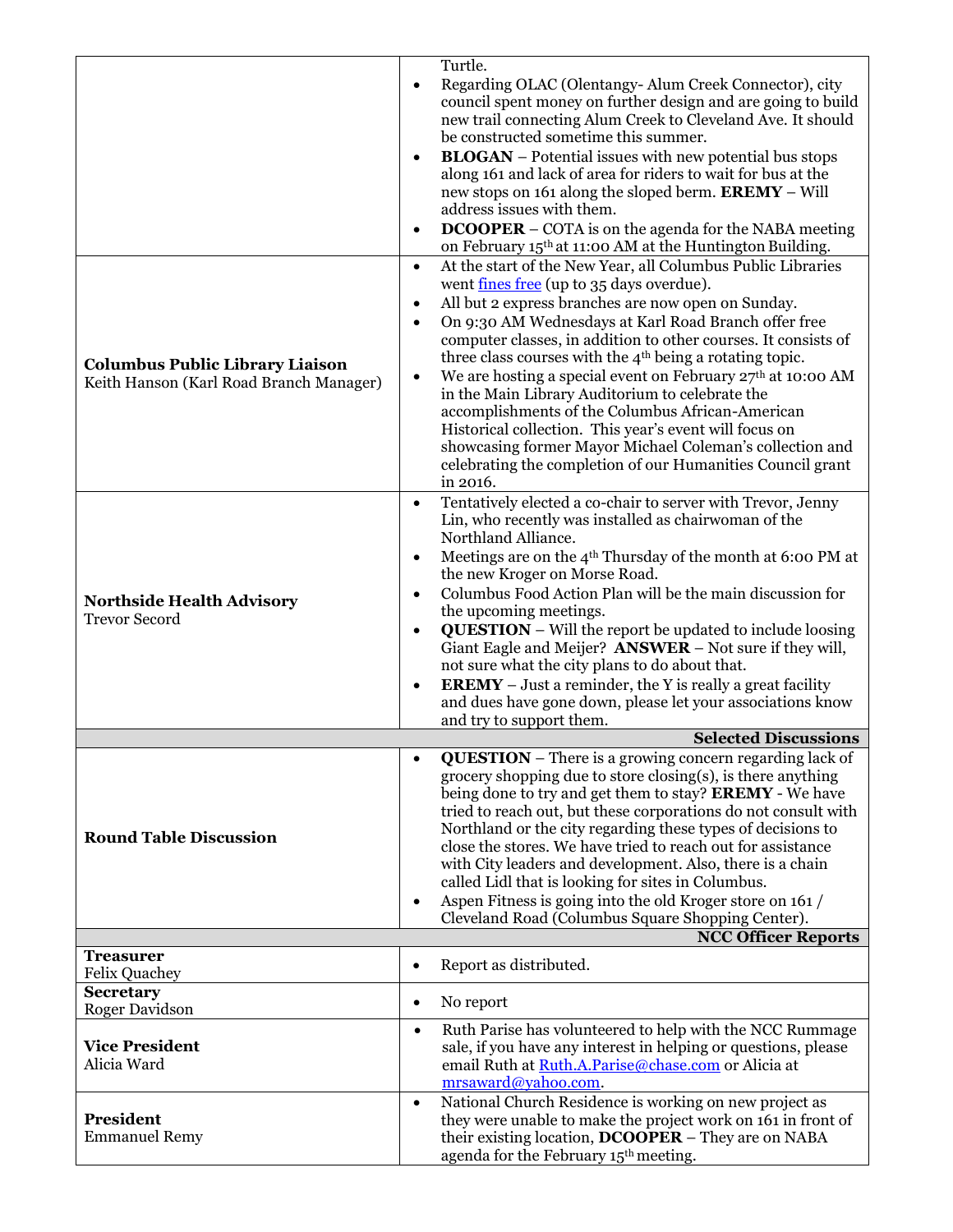|                                          | $\bullet$                     | Spoke with owner of Northern Place Townhomes, currently                                                                  |  |  |  |
|------------------------------------------|-------------------------------|--------------------------------------------------------------------------------------------------------------------------|--|--|--|
|                                          |                               | there are grants put out for affordable housing, seems that                                                              |  |  |  |
|                                          |                               | preference is for new builds instead of rehabilitated                                                                    |  |  |  |
|                                          |                               | property, will be working with OHFA (Ohio Housing Finance                                                                |  |  |  |
|                                          |                               | Agency) and legislatures regarding that issue.                                                                           |  |  |  |
|                                          |                               | Construction started on Alzheimer's unit in front of Oak                                                                 |  |  |  |
|                                          |                               | Leak.                                                                                                                    |  |  |  |
|                                          | $\bullet$                     | <b>QUESTION</b> – Cars were broken into in the parking lot, how                                                          |  |  |  |
|                                          |                               | to find out about the crime rate in the area? ANSWER -                                                                   |  |  |  |
|                                          |                               | You can google "RAIDS online" to get the website                                                                         |  |  |  |
|                                          |                               | (http://communitycrimemap.com/) that shows incidents.                                                                    |  |  |  |
|                                          |                               | <b>NCC Committee Reports</b>                                                                                             |  |  |  |
| <b>Nominating Committee</b>              | $\bullet$                     | Have not heard of anyone new wanting run for executive                                                                   |  |  |  |
| Ken Gilbert                              |                               | positions, but standing members have volunteered to serve<br>for another term.                                           |  |  |  |
|                                          |                               |                                                                                                                          |  |  |  |
|                                          | $\bullet$                     | 7 communities have turned in applications for the volunteer                                                              |  |  |  |
|                                          |                               | awards, 2 for publication / block watch of the year and 3 for<br>civic association of the year. Issue with printed email |  |  |  |
| <b>Banquet Committee</b>                 |                               | address on forms, but email address on the NCC minutes is                                                                |  |  |  |
| Alicia Ward, Chair                       |                               | correct.                                                                                                                 |  |  |  |
|                                          | ٠                             | Cost will be \$30 per meal, April 12 <sup>th</sup> . Location might                                                      |  |  |  |
|                                          |                               | potentially change, but not date.                                                                                        |  |  |  |
|                                          | $\bullet$                     | Parade committee meeting coming up on Saturday February                                                                  |  |  |  |
|                                          |                               | 18th at 11:00 AM at the Karl Road Library.                                                                               |  |  |  |
|                                          |                               | Working on getting sponsorships, have already signed some                                                                |  |  |  |
|                                          |                               | up, would like civic associations to ask their local businesses                                                          |  |  |  |
| <b>Independence Day Parade Committee</b> |                               | to sign up for sponsors, the civic that brings in the top                                                                |  |  |  |
| Anna Winders, Chair                      |                               | amount of new sponsor donations will receive ten percent.                                                                |  |  |  |
|                                          | $\bullet$                     | This year's theme is "What do dreams know about                                                                          |  |  |  |
|                                          |                               | boundaries?" and is a flight based theme based around                                                                    |  |  |  |
|                                          |                               | Jerrie Mock.                                                                                                             |  |  |  |
|                                          | $\bullet$                     | Web site is <b>northlandparade.org</b> .                                                                                 |  |  |  |
| <b>Development Committee</b>             | $\bullet$                     | Report as distributed via email.                                                                                         |  |  |  |
| Dave Paul, Chair                         | $\bullet$                     | Currently have 2 cases on agenda.                                                                                        |  |  |  |
|                                          | $\bullet$                     | Report will be distributed via email as soon as possible,                                                                |  |  |  |
|                                          |                               | pulled 215 signs last month, still no graffiti, but generated an                                                         |  |  |  |
|                                          |                               | all-time high of 58 code violations.                                                                                     |  |  |  |
|                                          |                               | City is going through $2nd$ reading on new legislation<br>regarding repeat offenders for code enforcement actions. If    |  |  |  |
|                                          |                               | you have 2 code citations on similar matter within 60 days or                                                            |  |  |  |
| <b>Graphics and Code Task Force</b>      |                               | 3 citations within 12 months, you go directly to                                                                         |  |  |  |
| Bill Logan, Coordinator                  |                               | Environmental Court and Judge Hawkins.                                                                                   |  |  |  |
|                                          | $\bullet$                     | Also dealing with 3C code violations, making                                                                             |  |  |  |
|                                          |                               | recommendations to community to stop dealing with them.                                                                  |  |  |  |
|                                          | $\bullet$                     | Talked about COTA and flagging for new stops, have been                                                                  |  |  |  |
|                                          |                               | seeing new bench billboards showing up. If you see any new                                                               |  |  |  |
|                                          |                               | benches, please let Bill know.                                                                                           |  |  |  |
|                                          | <b>Additional Discussions</b> |                                                                                                                          |  |  |  |
| <b>Other Old Business</b>                | $\bullet$                     | No report                                                                                                                |  |  |  |
|                                          | $\bullet$                     | Shredding Day will be May 13th 10:00 AM to 2:00 PM at the<br>new Kroger on Morse Road.                                   |  |  |  |
|                                          | $\bullet$                     | DCOOPER - 161 Task Force will resume cleanups on April                                                                   |  |  |  |
|                                          |                               | 8th.                                                                                                                     |  |  |  |
|                                          | $\bullet$                     | DCOOPER – George is working with City on 21 potential                                                                    |  |  |  |
| <b>Other New Business</b>                |                               | changes to the configuration of 161 to help alleviate the                                                                |  |  |  |
|                                          |                               | transportation and safety issues.                                                                                        |  |  |  |
|                                          | $\bullet$                     | BLOGAN - City Council approved KWP letter with 10                                                                        |  |  |  |
|                                          |                               | recommendations regarding accident on Karl Road, school                                                                  |  |  |  |
|                                          |                               | has done all that they can but has not received any response                                                             |  |  |  |
|                                          |                               | from City, particularly transportation. EREMY - Will be                                                                  |  |  |  |